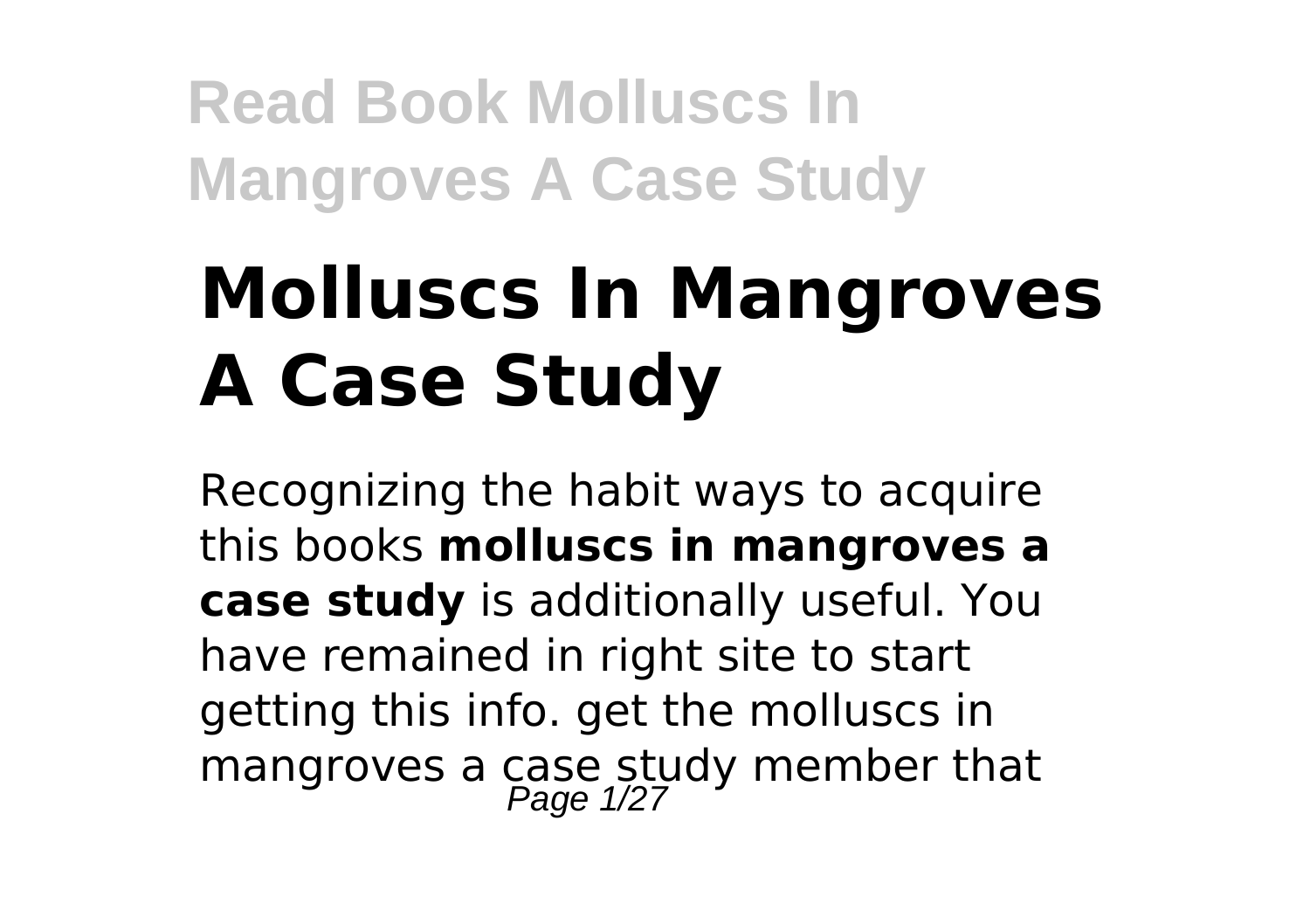we have the funds for here and check out the link.

You could purchase lead molluscs in mangroves a case study or acquire it as soon as feasible. You could quickly download this molluscs in mangroves a case study after getting deal. So, afterward you require the book swiftly,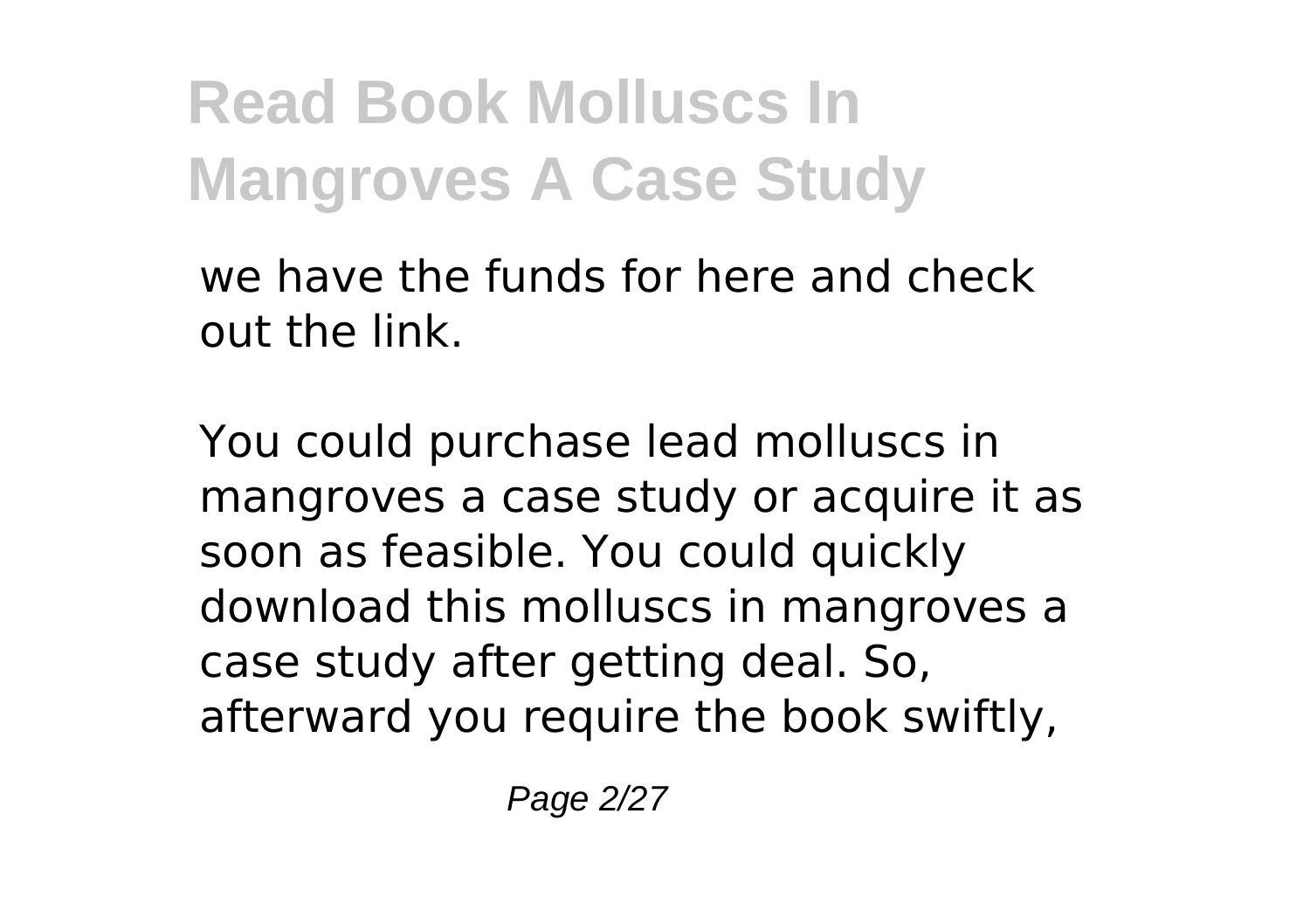you can straight acquire it. It's for that reason extremely simple and as a result fats, isn't it? You have to favor to in this way of being

Looking for a new way to enjoy your ebooks? Take a look at our guide to the best free ebook readers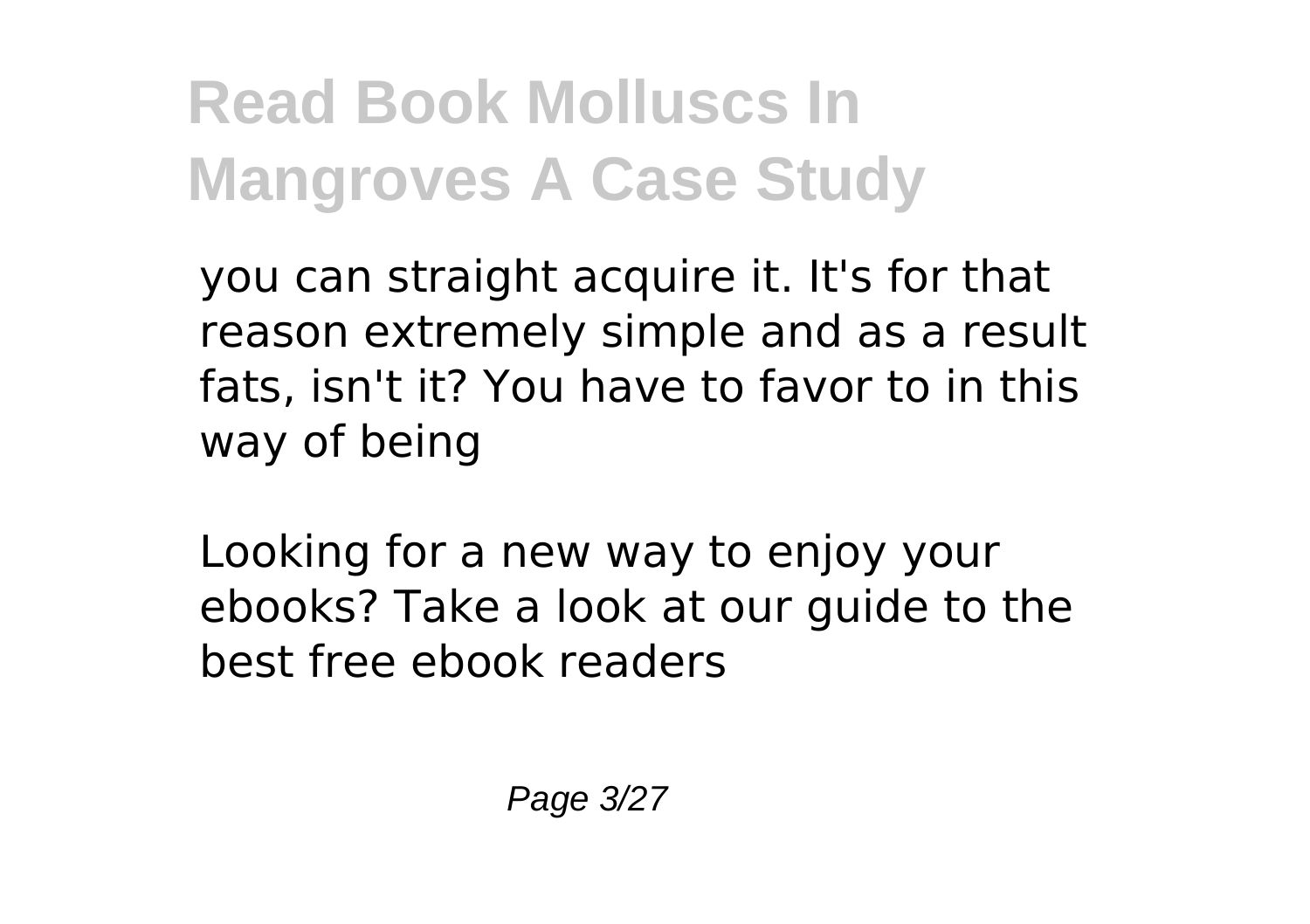**Molluscs In Mangroves A Case** Molluscs In Mangroves A Case Prosobranch molluscs are the most abundant and most common in brackish waters in West Africa. Both types commonly known as periwinkles, live in calm waters where the substrate is muddy and rich in organic matter. They are scavengers and are mostly found in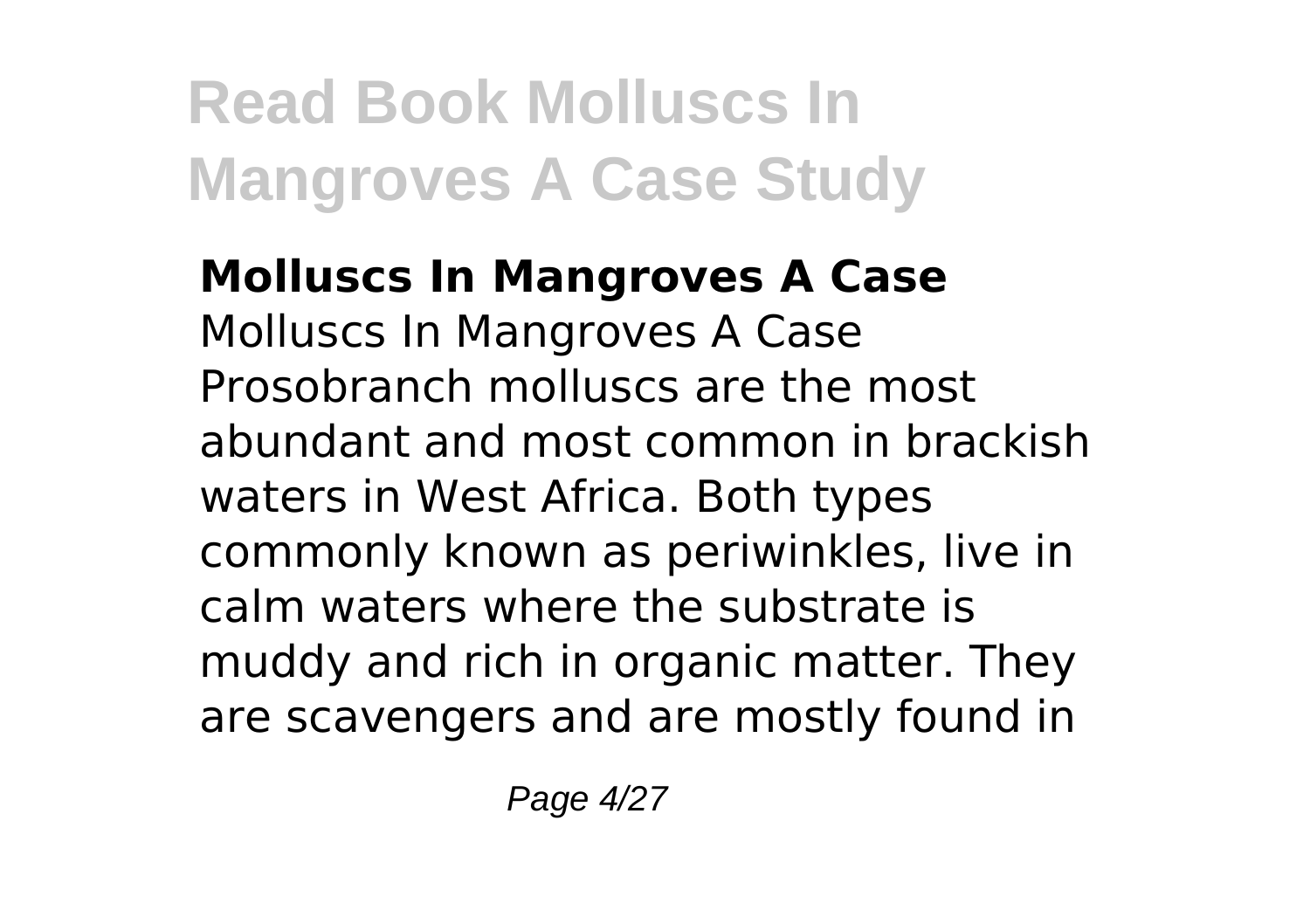mangroves and brackish marshes. Molluscs' Composition and Distribution in Mangroves of the ...

**Molluscs In Mangroves A Case Study** Molluscs form a major group of organisms that makes-up an integral part of mangrove ecosystems. A study, carried out in 8 mangrove areas of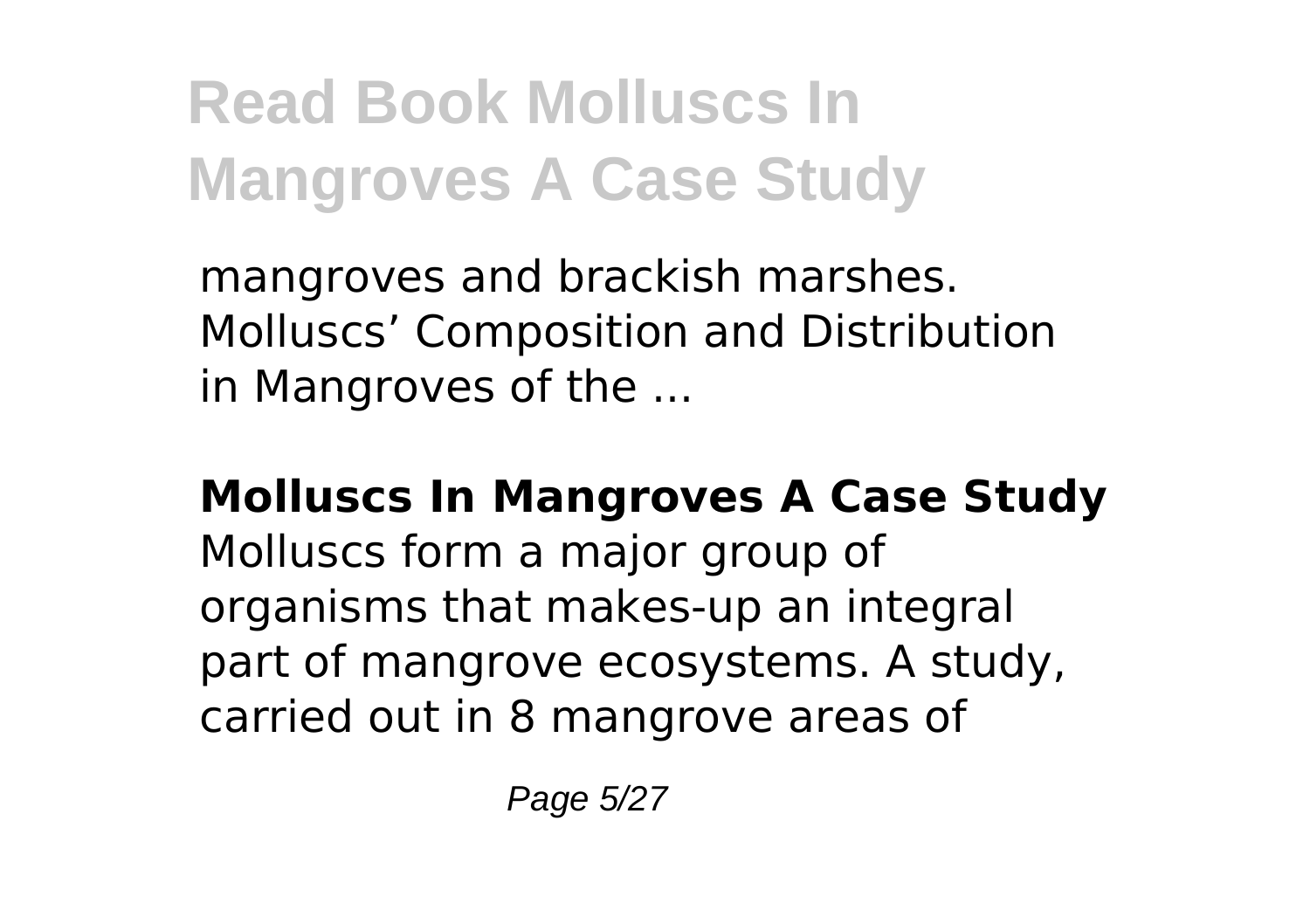Mumbai, west coast of India, from August 2015 to May...

#### **(PDF) Molluscan diversity in the mangrove ecosystem of ...**

Molluscs form a major group of organisms that makes-up an integral part of mangrove ecosystems. A study, carried out in 8 mangrove areas of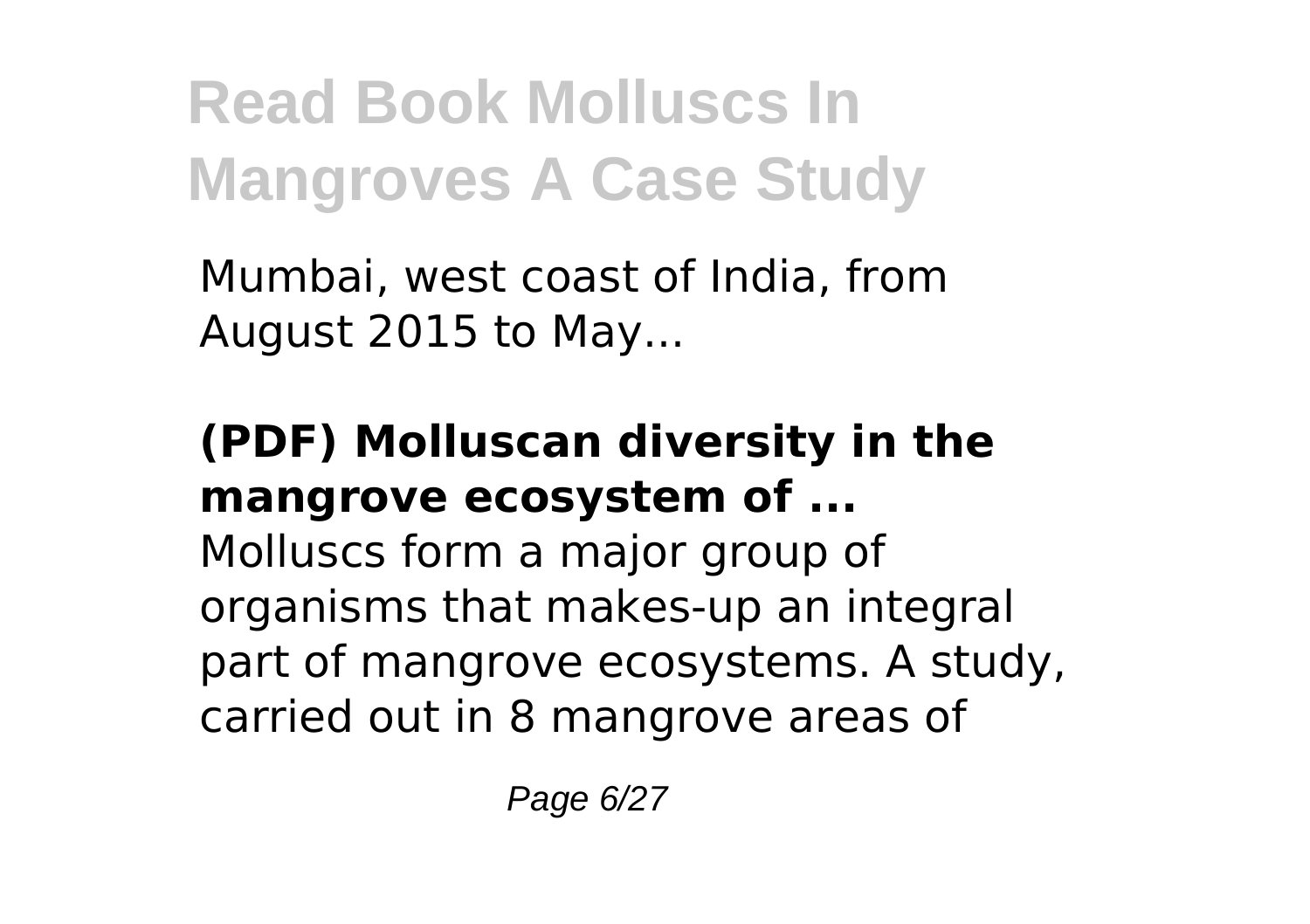Mumbai, west coast of India, from August 2015 to May 2016, revealed a distribution of 61 molluscan species, represented by 46 gastropods, 14 bivalves and 1 polyplacophora.

#### **Molluscan diversity in the mangrove ecosystem of Mumbai ...**

Prosobranch molluscs are the most

Page 7/27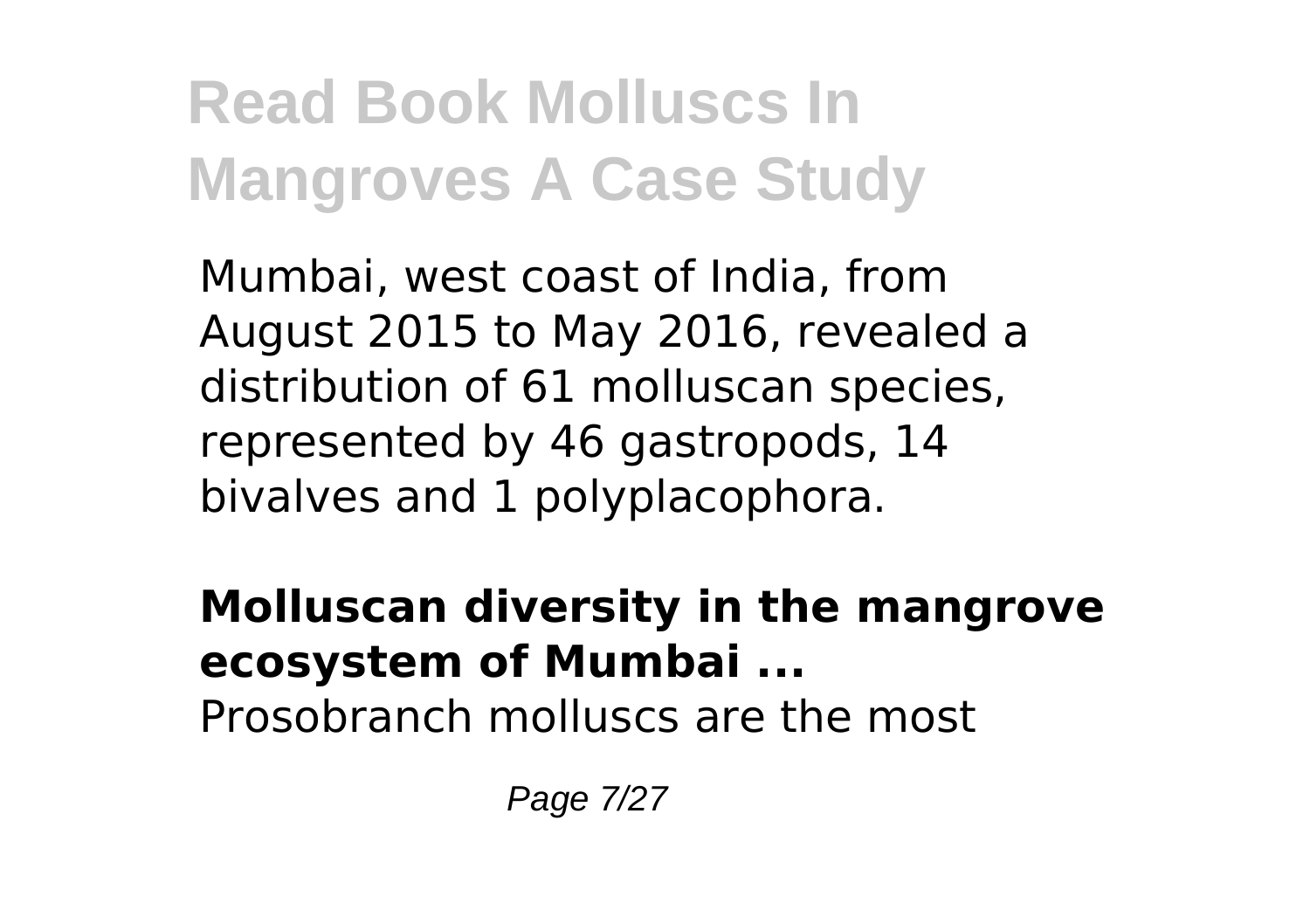abundant and most common in brackish waters in West Africa. Both types commonly known as periwinkles, live in calm waters where the substrate is muddy and rich in organic matter. They are scavengers and are mostly found in mangroves and brackish marshes.

#### **Molluscs' Composition and**

Page 8/27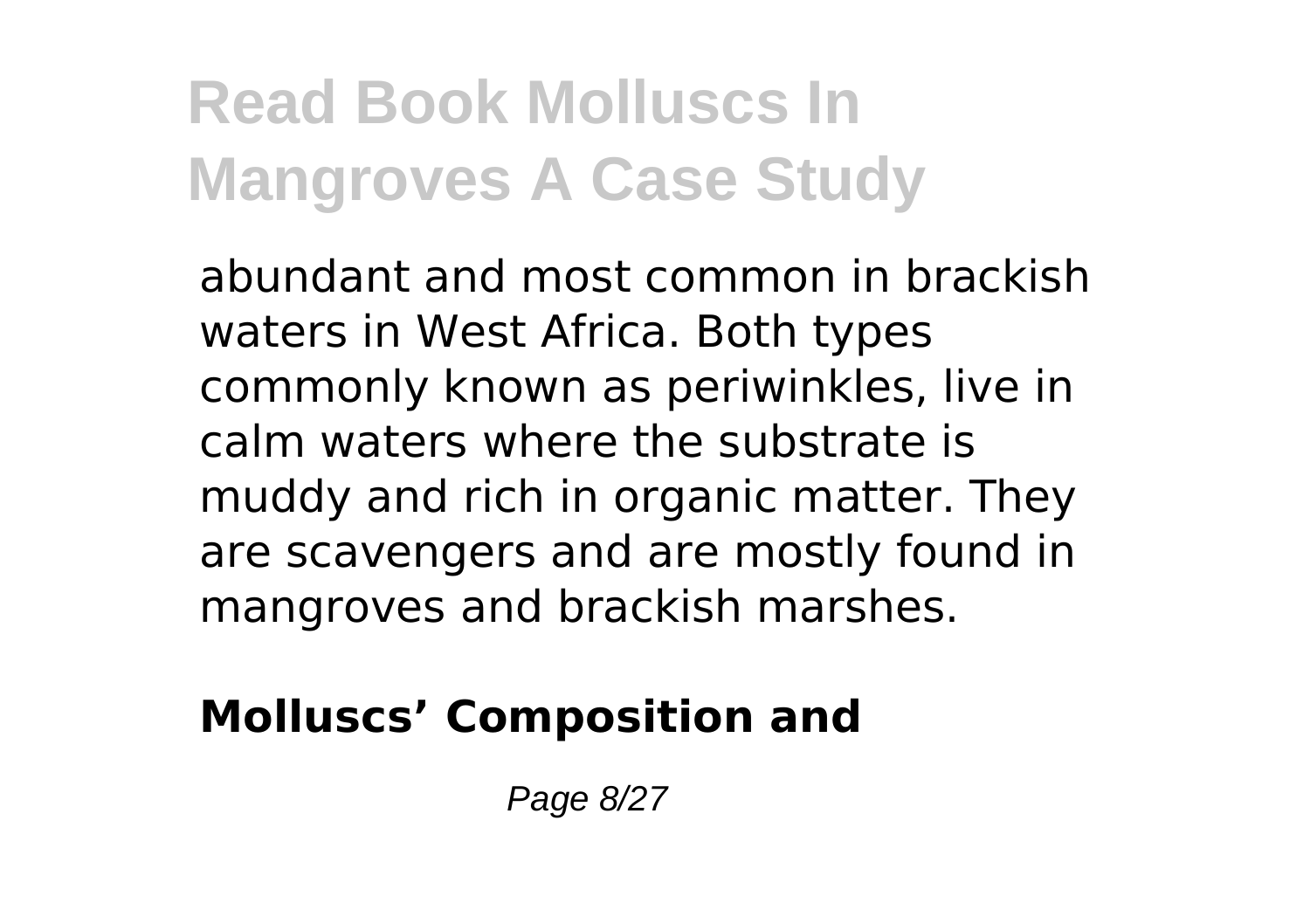**Distribution in Mangroves of the ...** Molluscs were collected in mangrove swamps in several parts of the Indo-West-Pacific, West Africa, and the West Indies (see Table 1). Observations were made of substratum, orientation, and shore level of occurrence of each species. The micro-molluscs of algal mats on mangrove roots (see e.g.,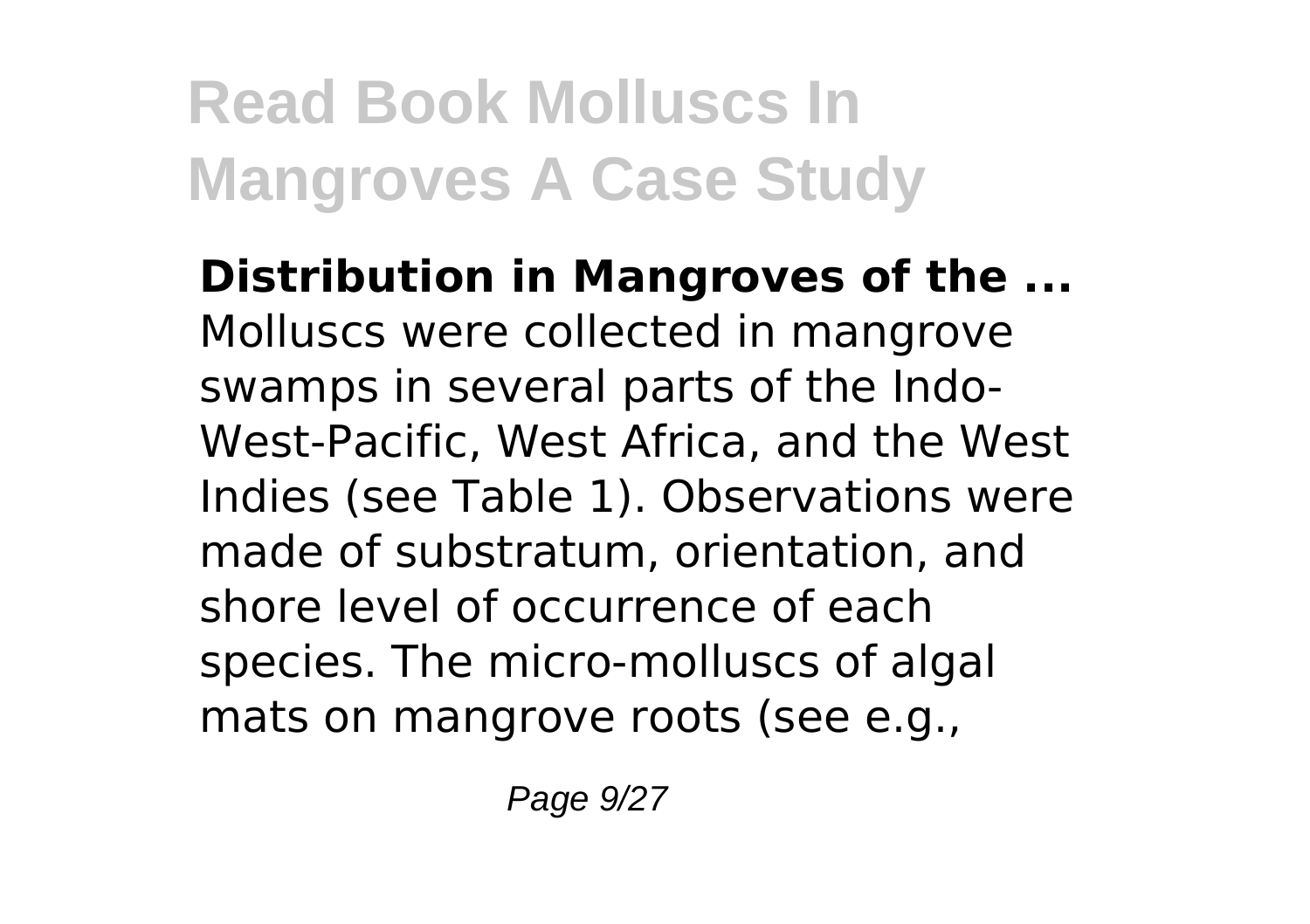Robertson, 1960) were not well

**Molluscs in Mangrove Swamps: Physiognomy, Diversity, and ...** Bivalve and gastropod are considered as the main molluscs of mangrove forests and often show marked.

### **(PDF) Effect of mangroves on**

Page 10/27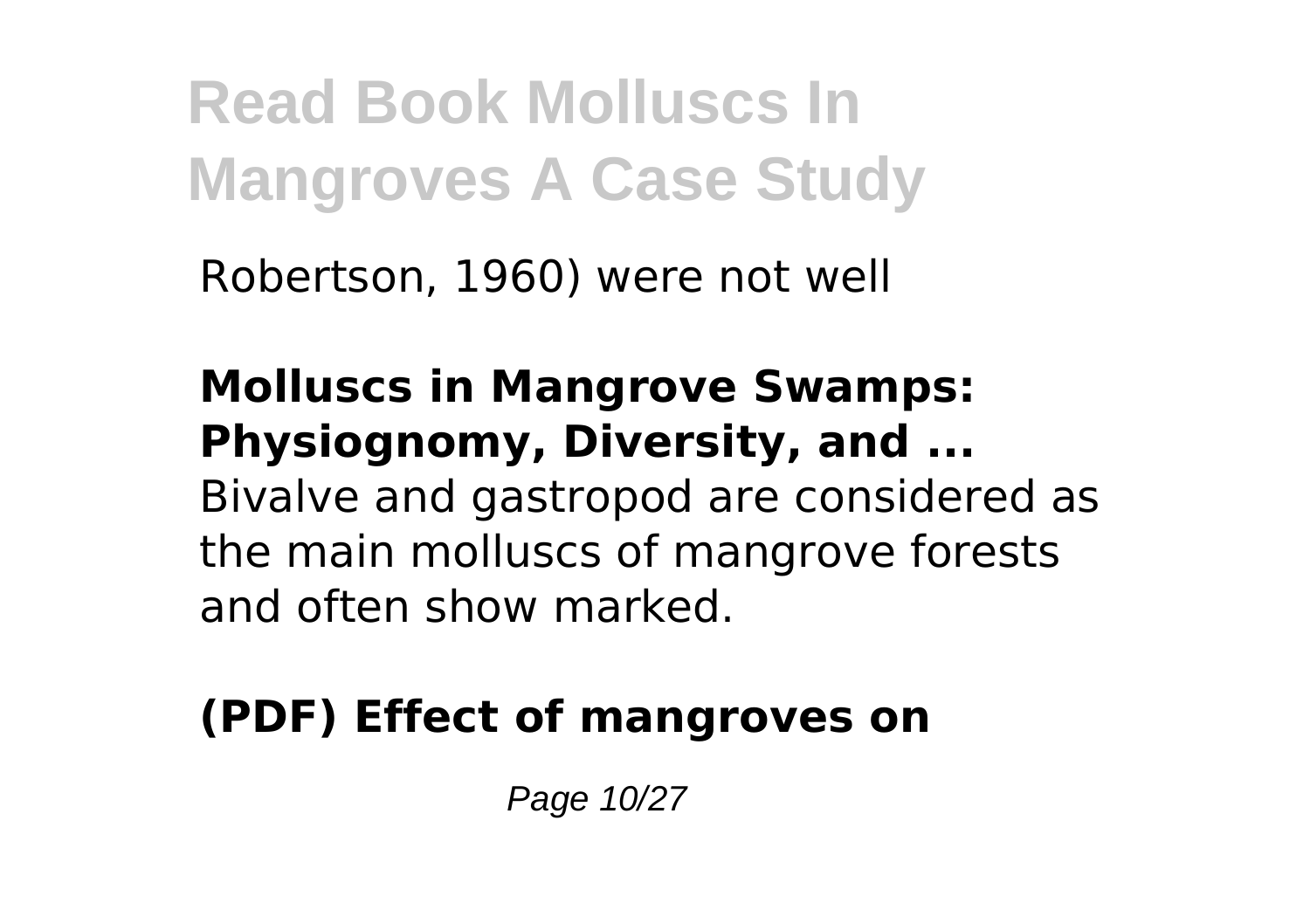**distribution, diversity and ...** Table 1 List of mollusc species of epifauna and infauna found in mangroves Buenos Aires and Tronco. \*Number of individuals by family level. We found 126 individuals belonging to 21 species, 15 families and two classes of molluscs among the infauna. Of the 15 families recorded, the family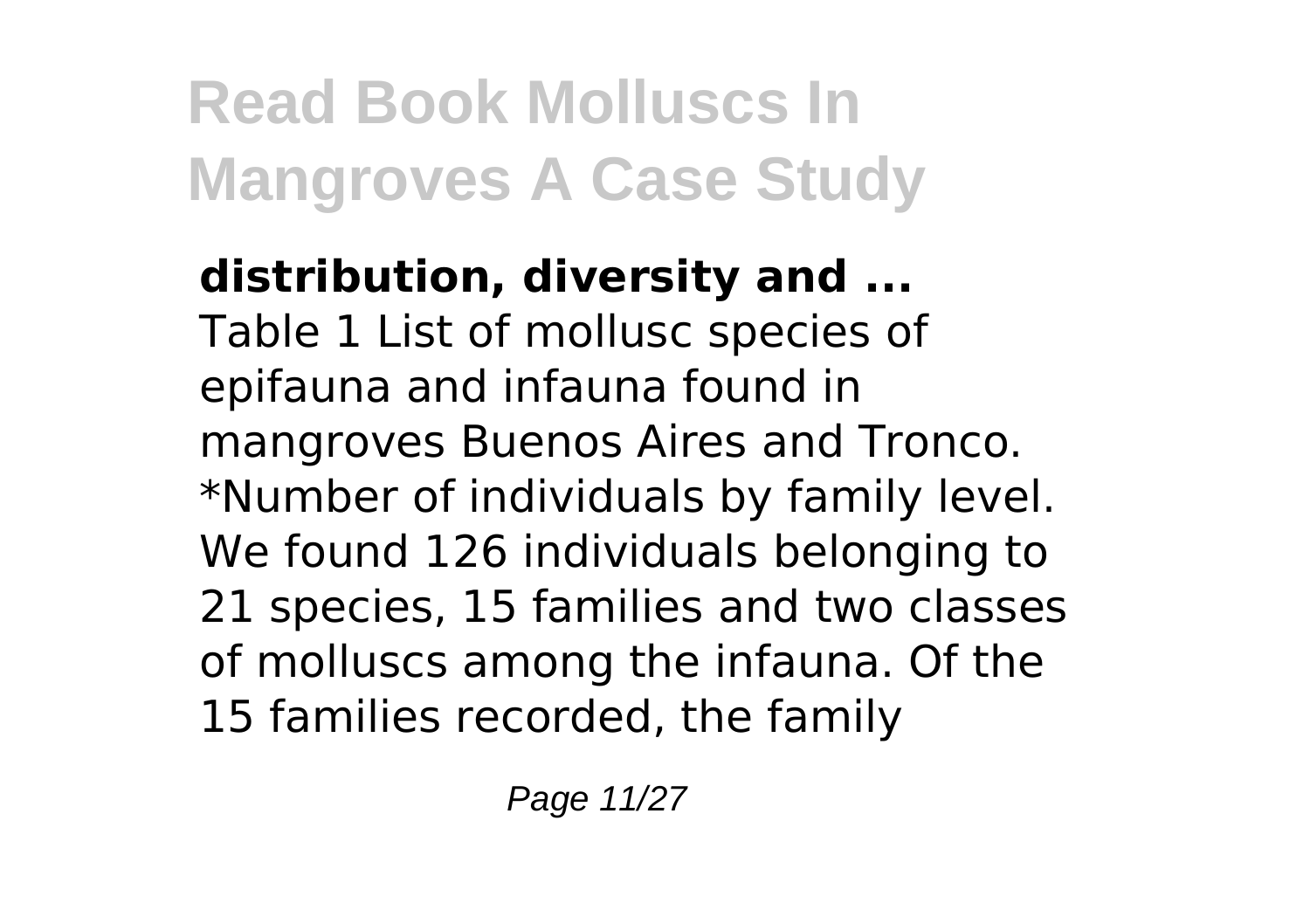Lucinidae was registered only in the Buenos Aires Creek.

#### **Patterns of mollusc distribution in mangroves from the São ...**

Inshore mollusc and crustacean fisheries Certain mollusc and crustaceans caught in mangroves generate quite high market values, and although they may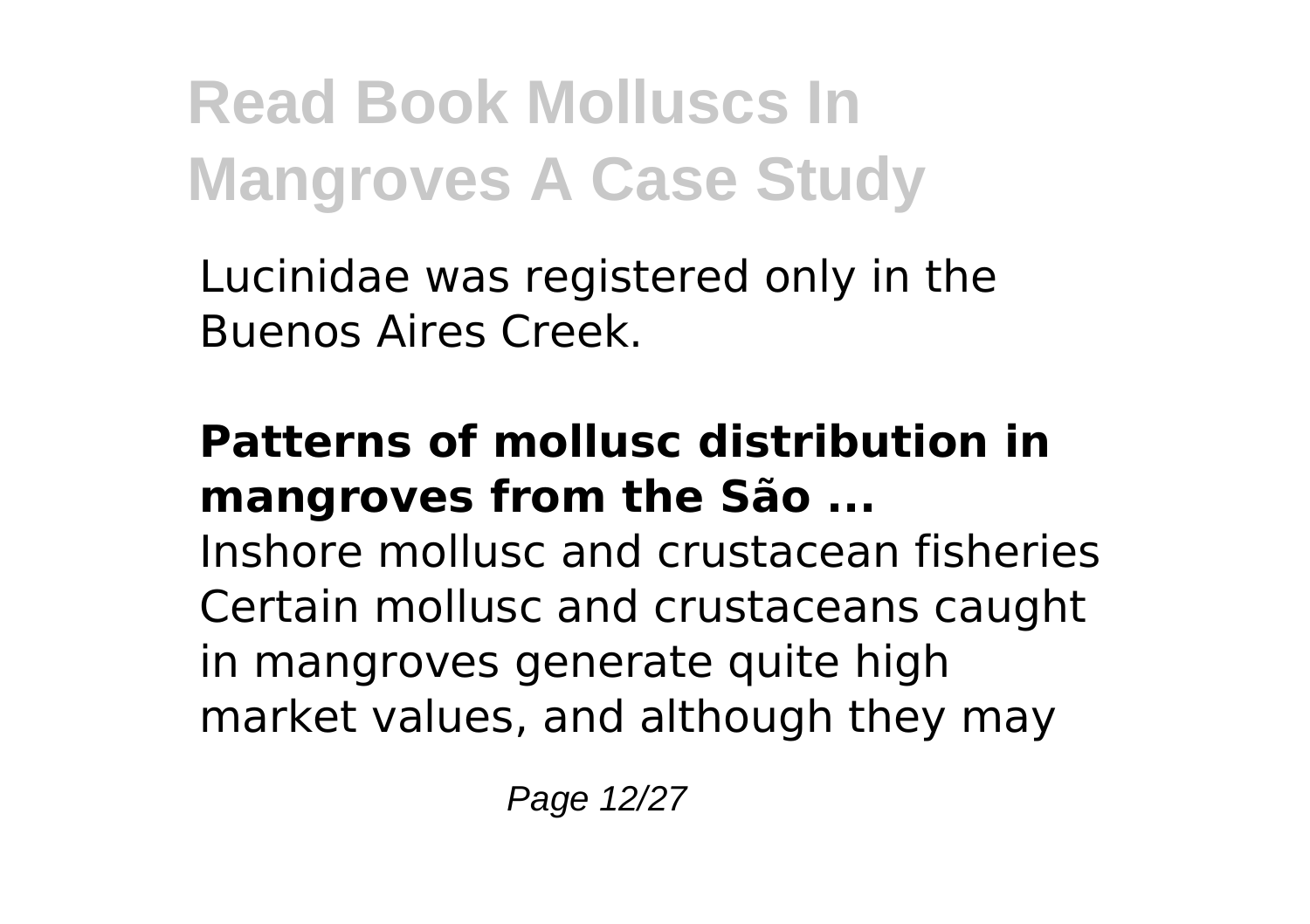still be harvested at local and smallscales, in many cases fishers are operating a targeted fishery and generating income through market sales.

#### **The Role of Mangroves in Fisheries Enhancement**

The present study aims to identify

Page 13/27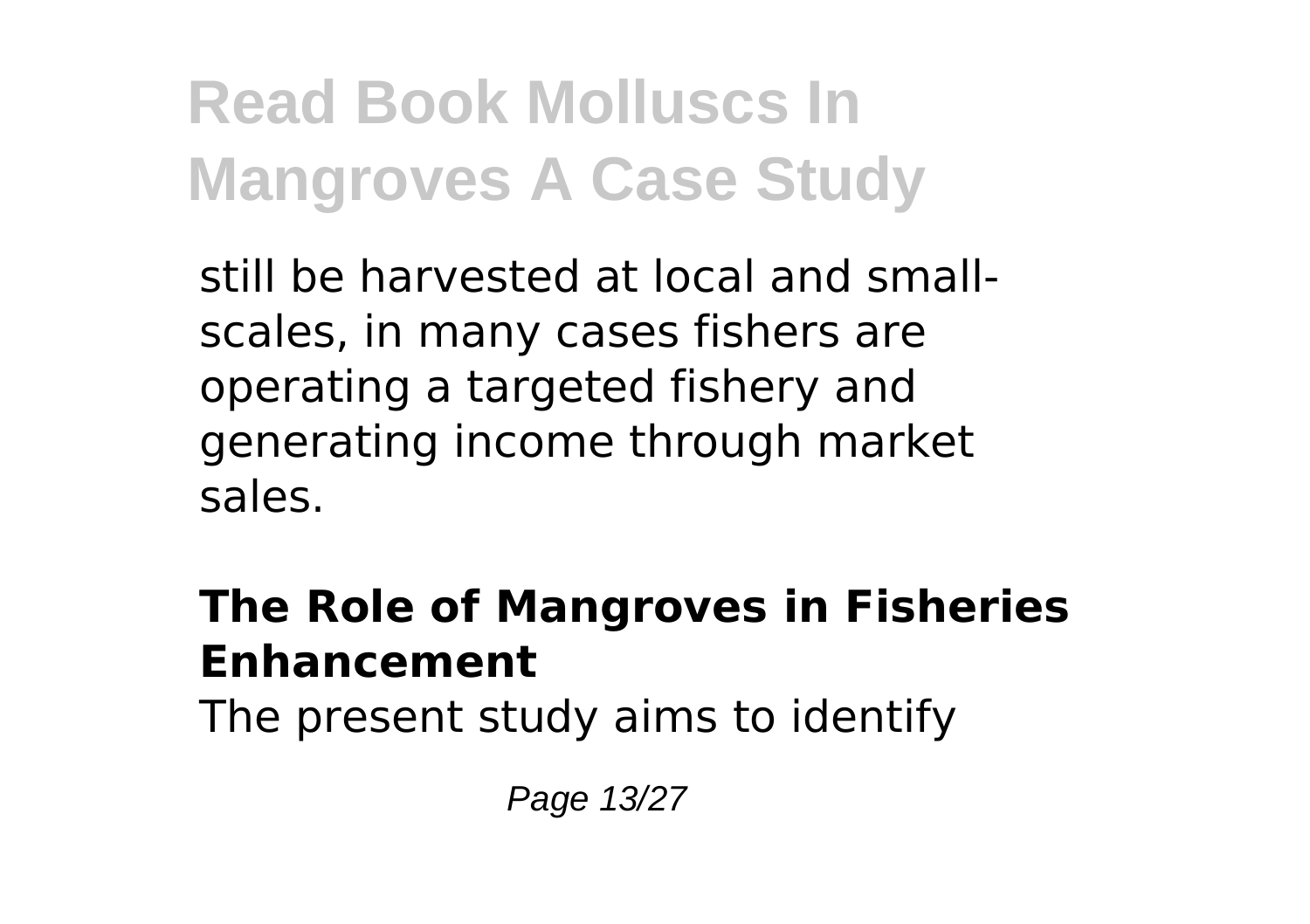relationship between the structural and ecological characteristics of mangrove ecosystem and mollusc communities. Bivalve and gastropod are considered as the main molluscs of mangrove forests and often show marked zonation patterns both horizontally and vertically.

#### **Effect of mangroves on distribution,**

Page 14/27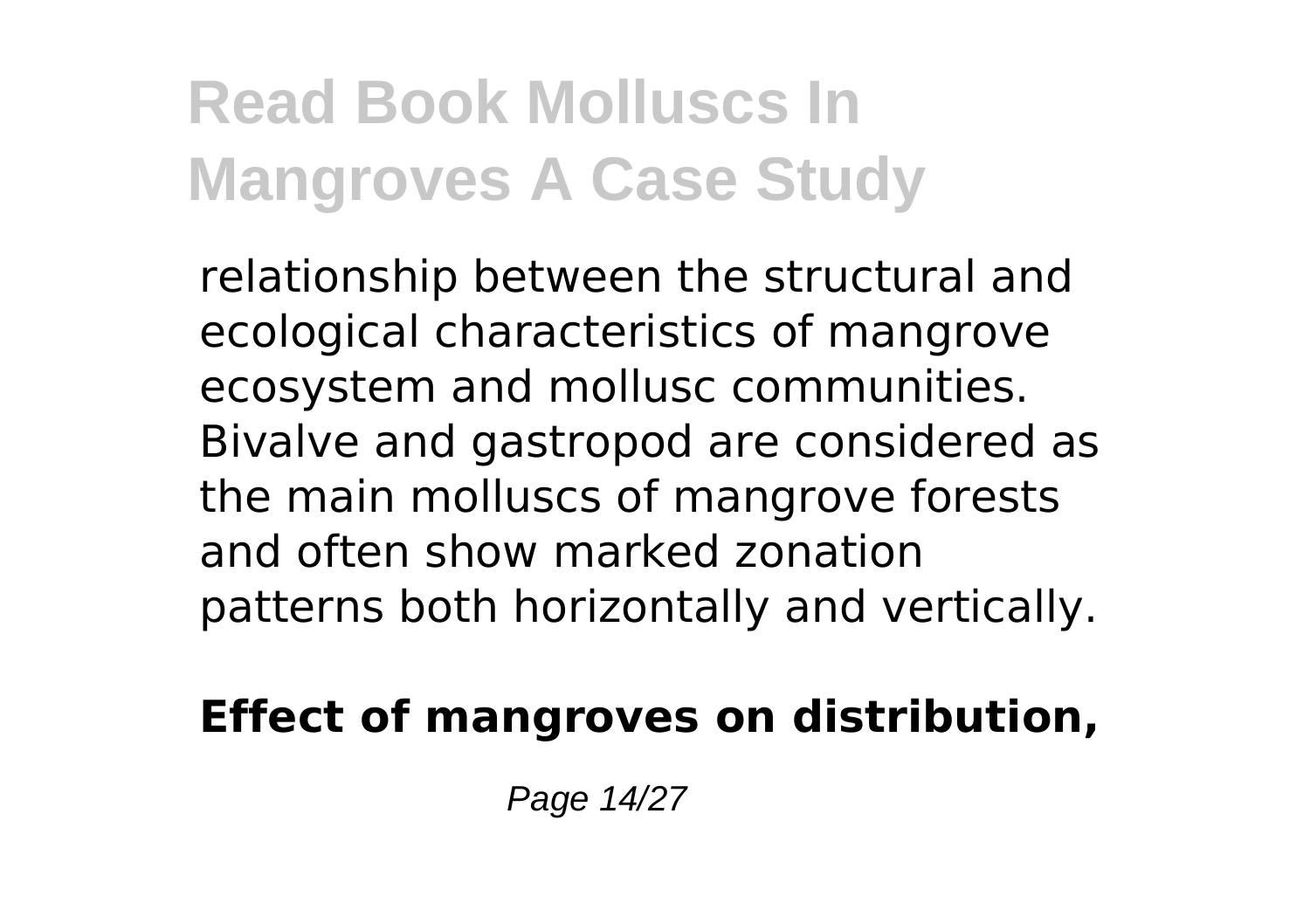### **diversity and ...**

The gastropod assemblage found in a 9-year old mangrove plantation differed from natural mangrove associations in that the former is dominated by opportunistic eurybiotic gastropod species. This could mean that the ecosystem of planted mangroves is unbalanced and is still in a transitional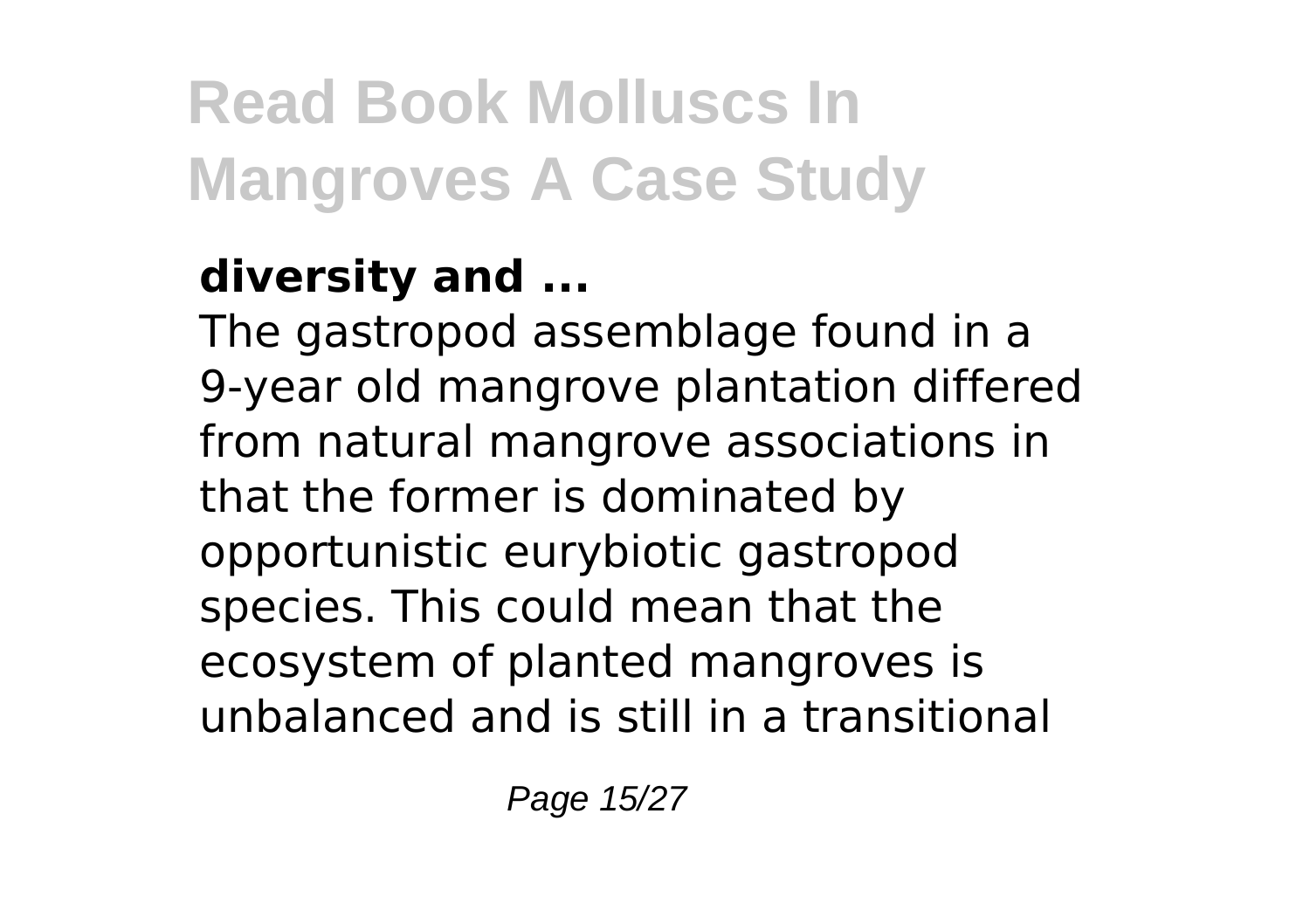state.

#### **Long-term monitoring of Gastropoda (Mollusca) fauna in ...** The abundance, biomass, and diversity of molluscs within mangrove communities are likely to be influenced

by physical structure of the mangrove forest (including pneumatophores and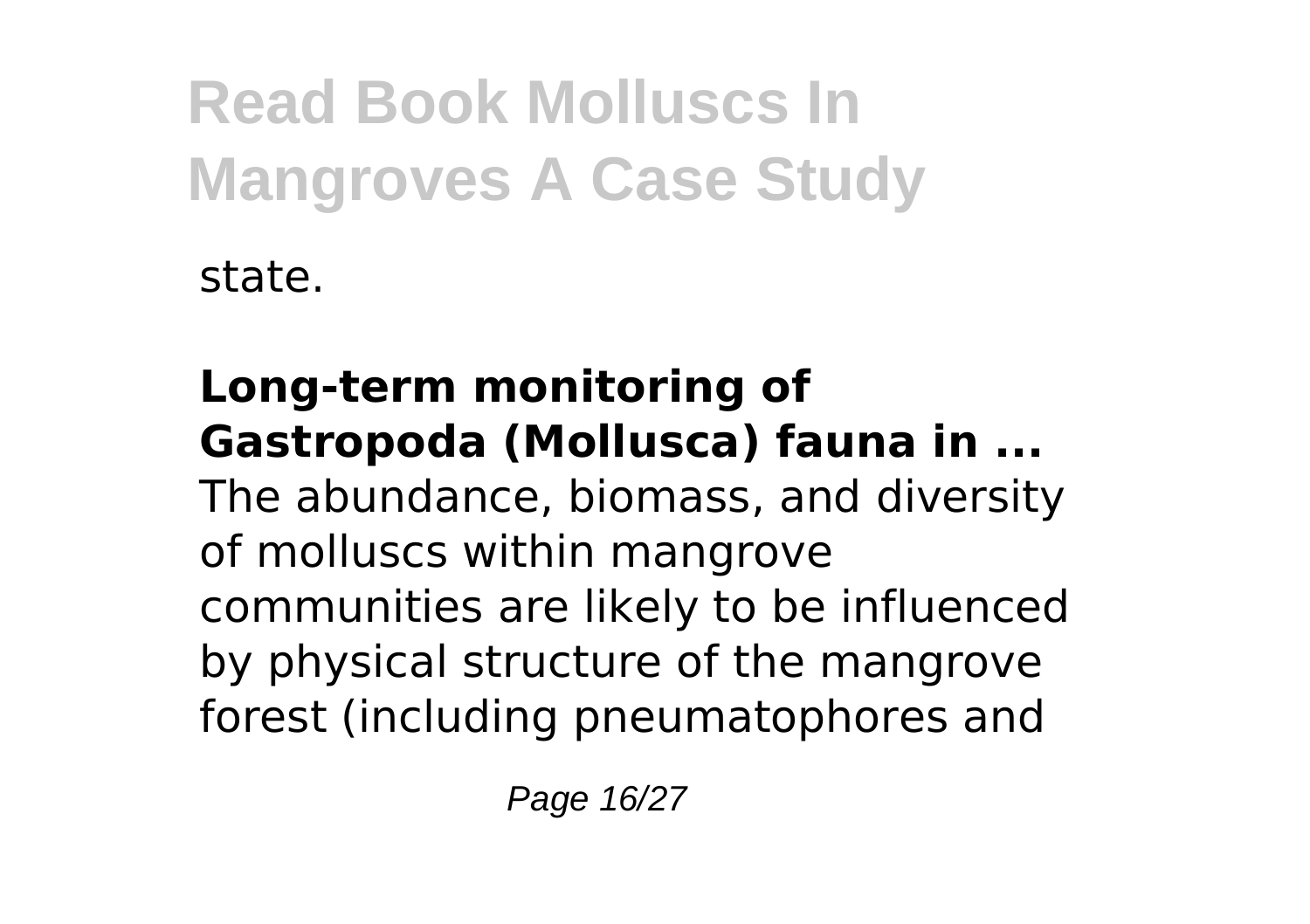associated...

### **(PDF) Effect of mangroves on distribution, diversity and ...**

Aim of the present study is to assess the species diversity of molluscs from mangroves of Uran because many mangroves associated species of molluscs acts as an…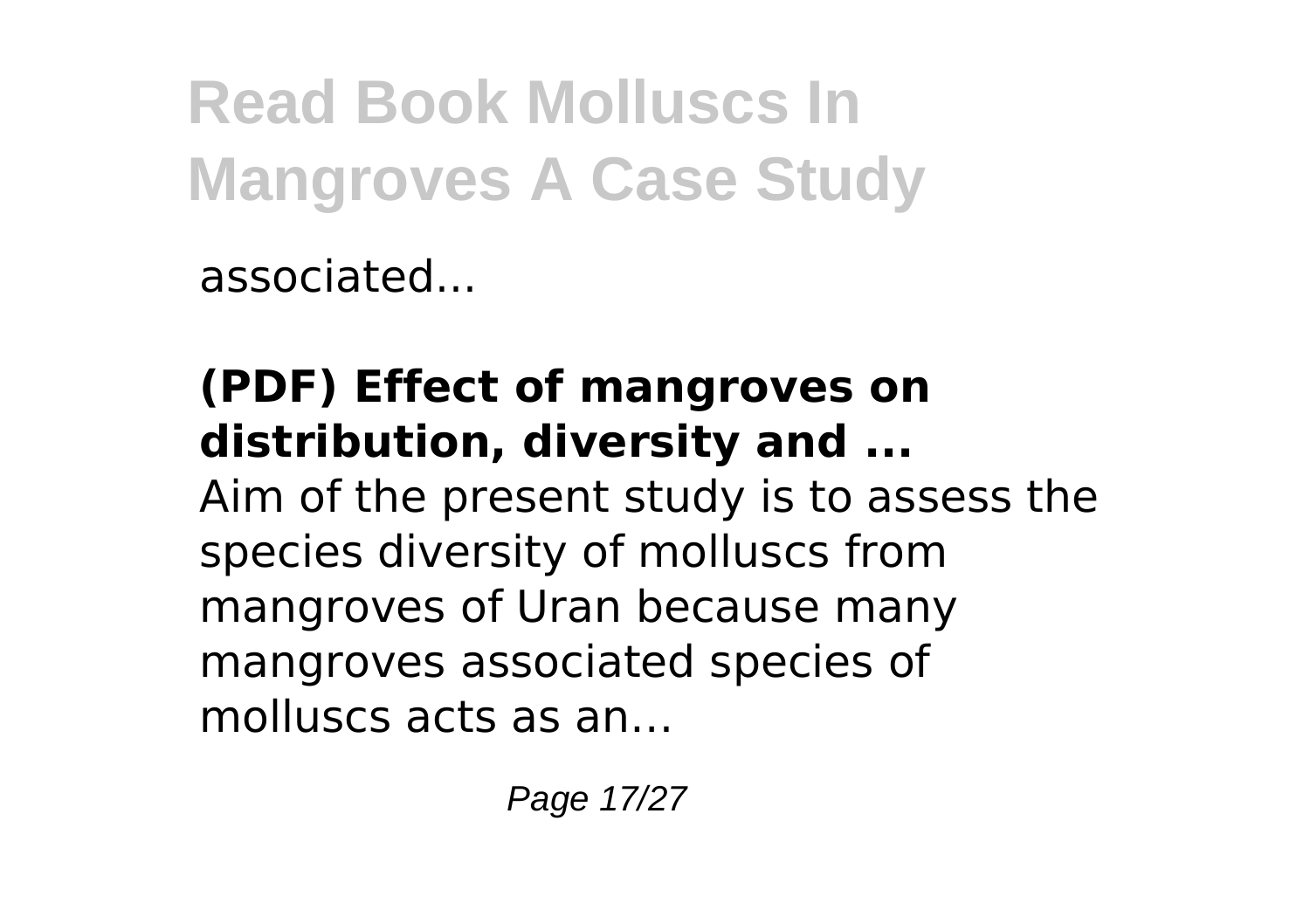### **Molluscan diversity in mangroves of uran**

Effect of mangroves on distribution, diversity and abundance of molluscs in mangrove ecosystem: a review

#### **(PDF) Effect of mangroves on distribution, diversity and ...**

Page 18/27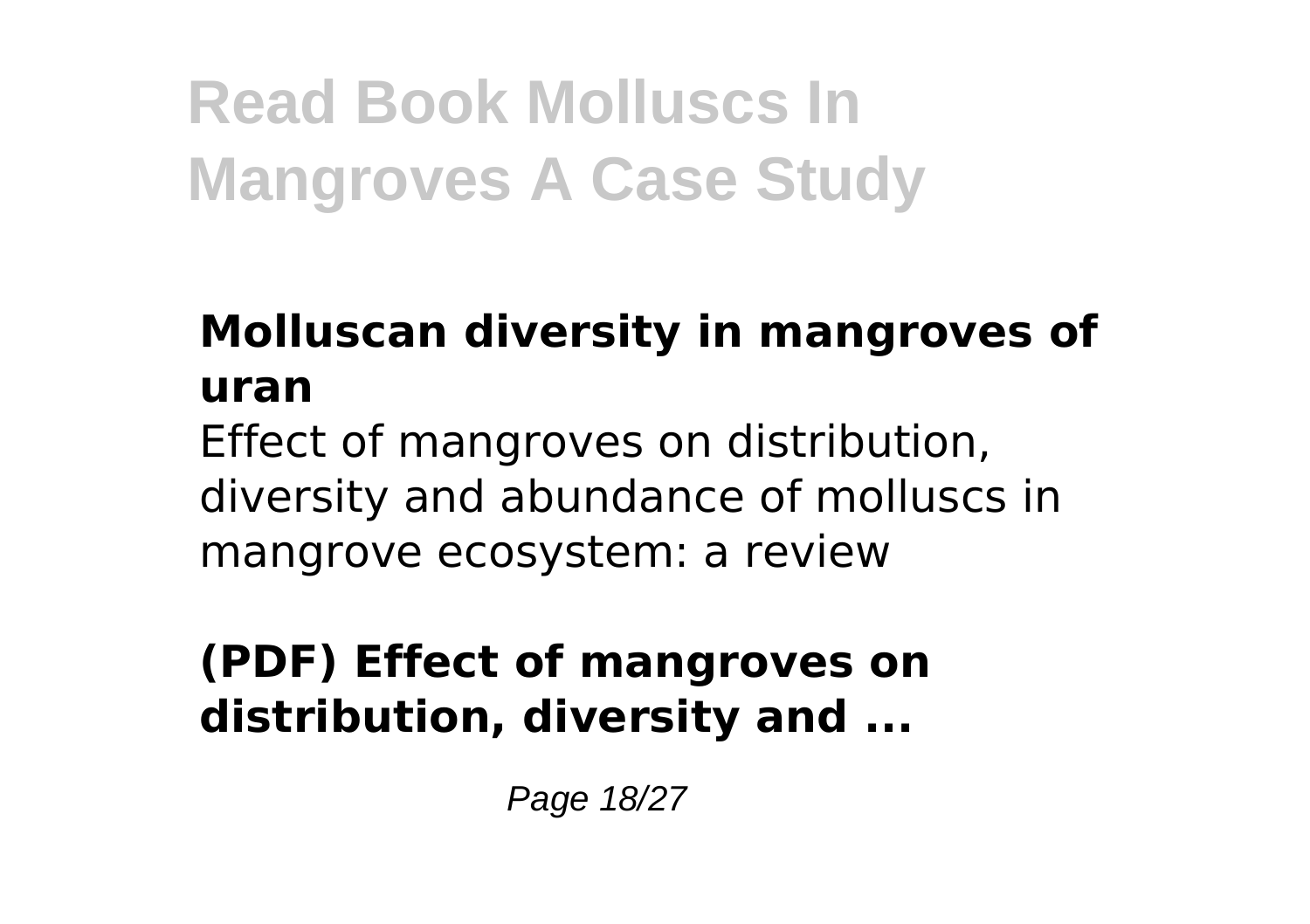Mangroves is one of the habitats of the mollusks. Nowadays, however, mollusks are declining due to habitat disturbances by dams, pollutions and indirectly from the abuse of terrestrial habitats. Several management approaches and methods are used to control or minimize its habitat destruction.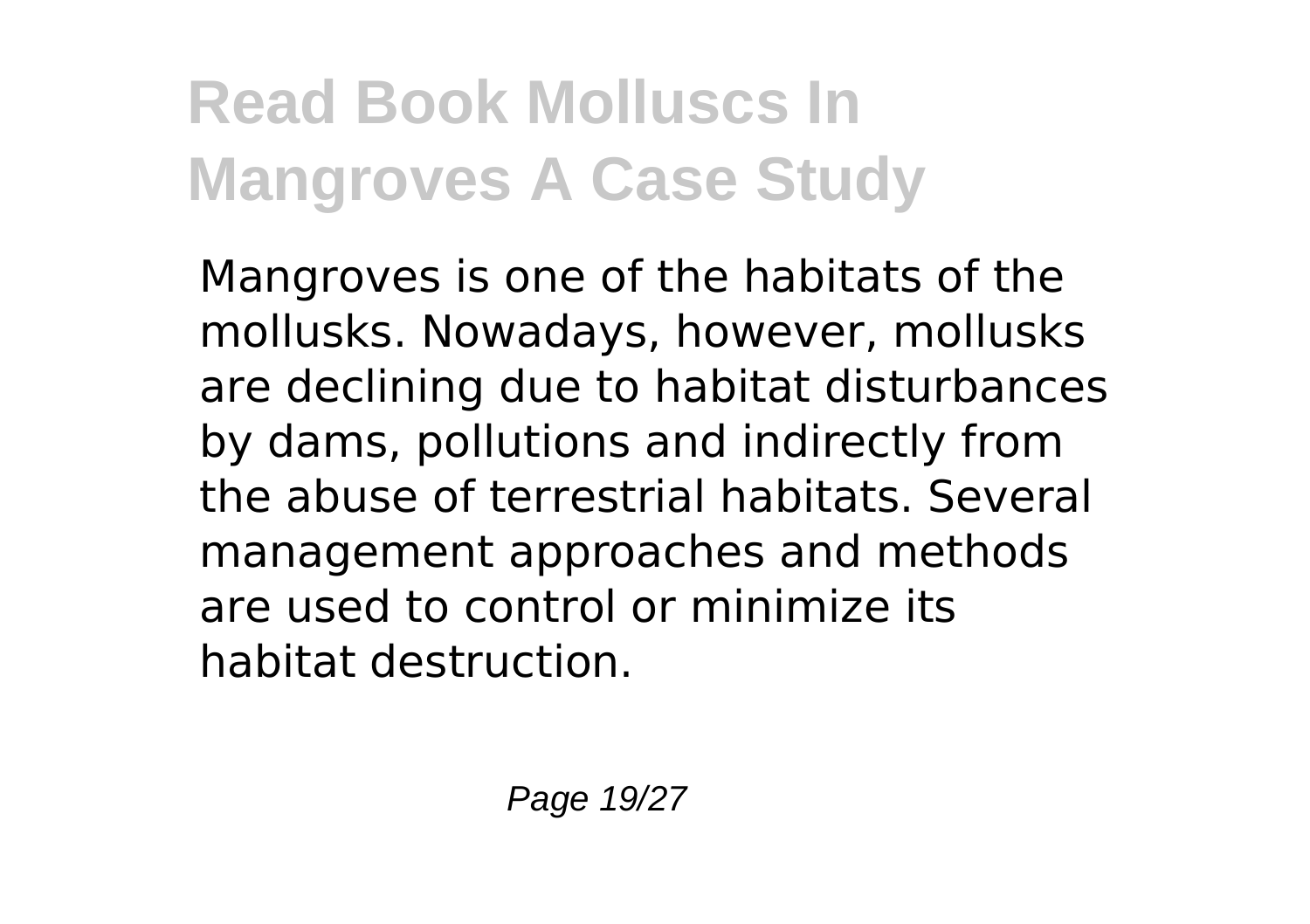#### **MOLLUSKS IN THE MANGROVE REHABILITATION AREAS IN WESTERN ...**

Mollusca is the second-largest phylum of invertebrate animals after the Arthropoda.The members are known as molluscs or mollusks (/ ˈ m ɒ l ə s k /).Around 85,000 extant species of molluscs are recognized. The number of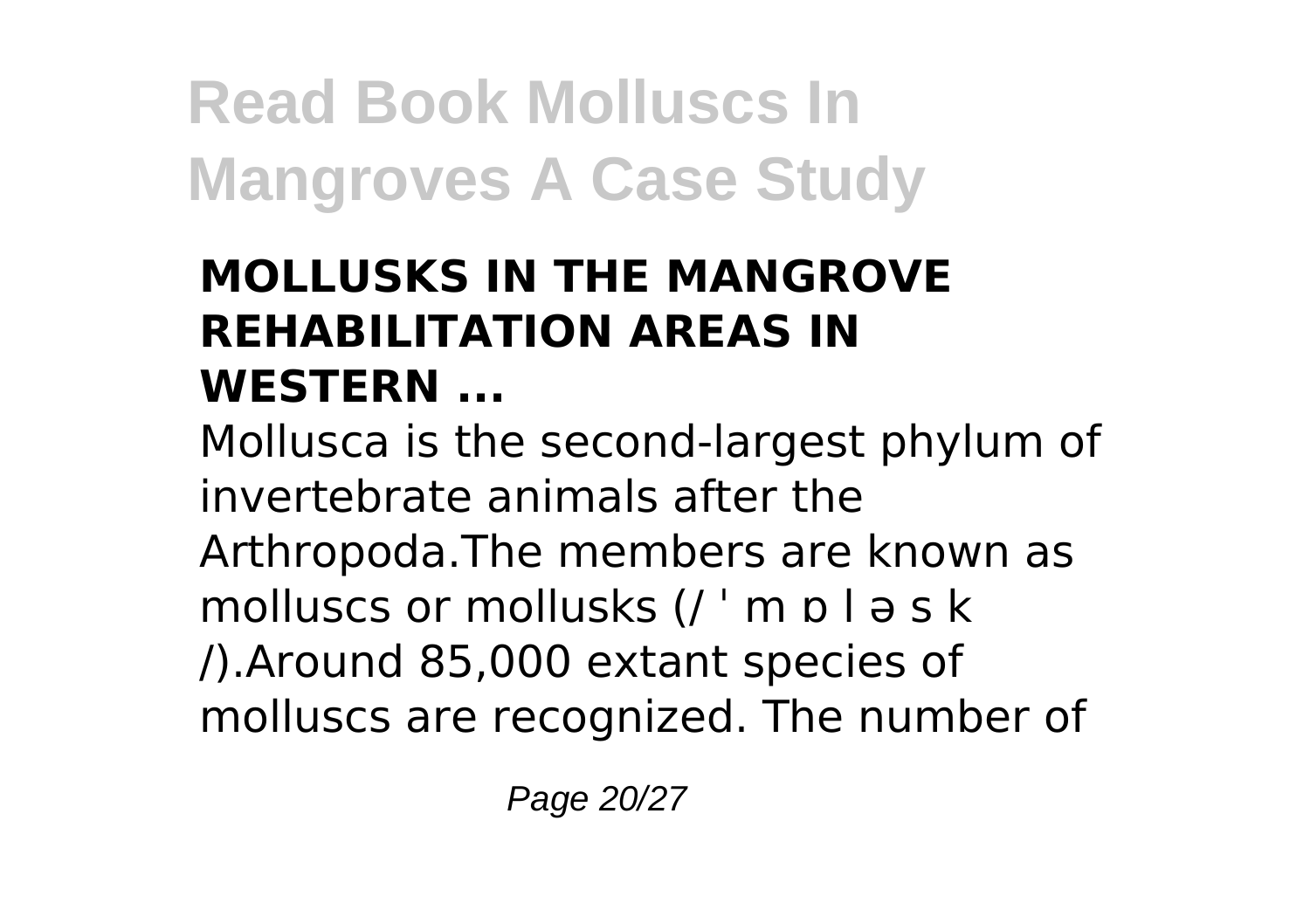fossil species is estimated between 60,000 and 100,000 additional species. The proportion of undescribed species is very high.

### **Mollusca - Wikipedia**

This study investigated the occurrence of bisphenol A (BPA), atrazine and selected pharmaceutically active

Page 21/27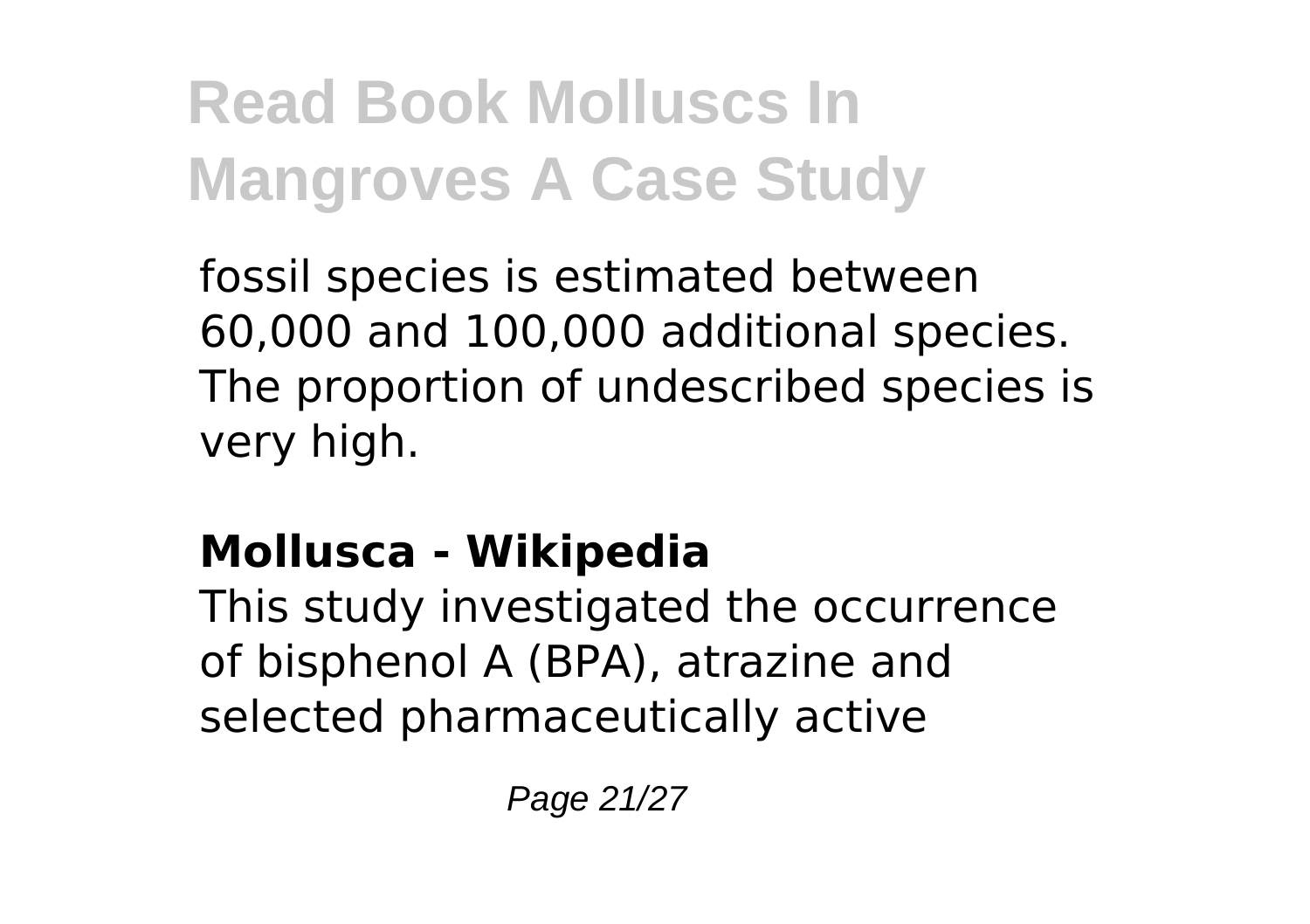compounds (PhACs) in mangrove habitats in Singapore in 2012–2013, using multiple tools (sediment sampling, POCIS and filter feeder molluscs). Using POCIS, the same suite of contaminants (atrazine, BPA and eleven PhACs) was detected in mangrove waters in 28-days deployments in both 2012 and 2013.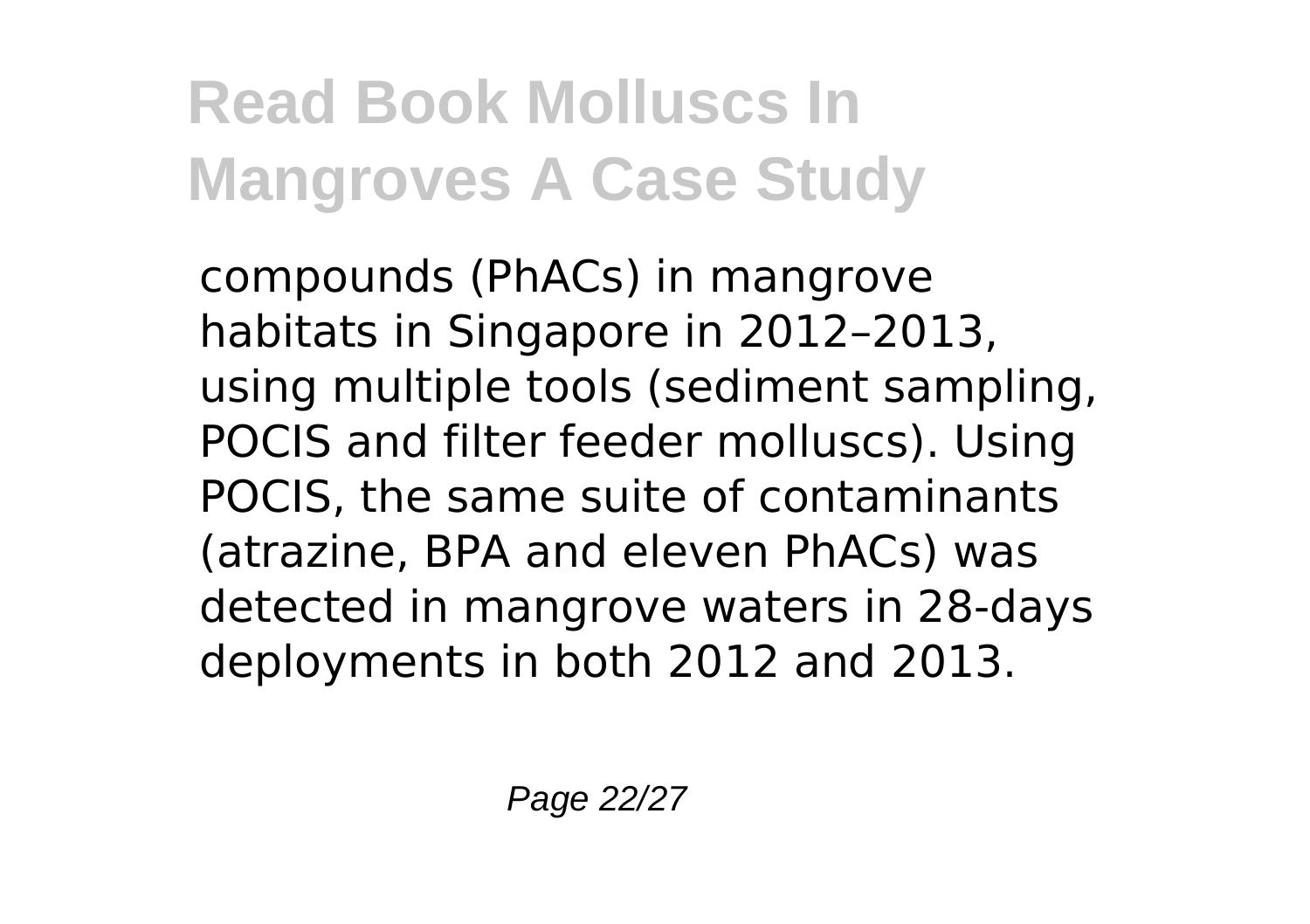#### **Pharmaceutically active compounds and endocrine disrupting ...** Case Study: The 'Concheras' and the Mollusks Rowing for more than two hours in high or low tides under the imposing tropical sun of Central America is the easiest part of gathering black shells (Anadara tuberculosa), a kind of mollusk that resembles a clam typical of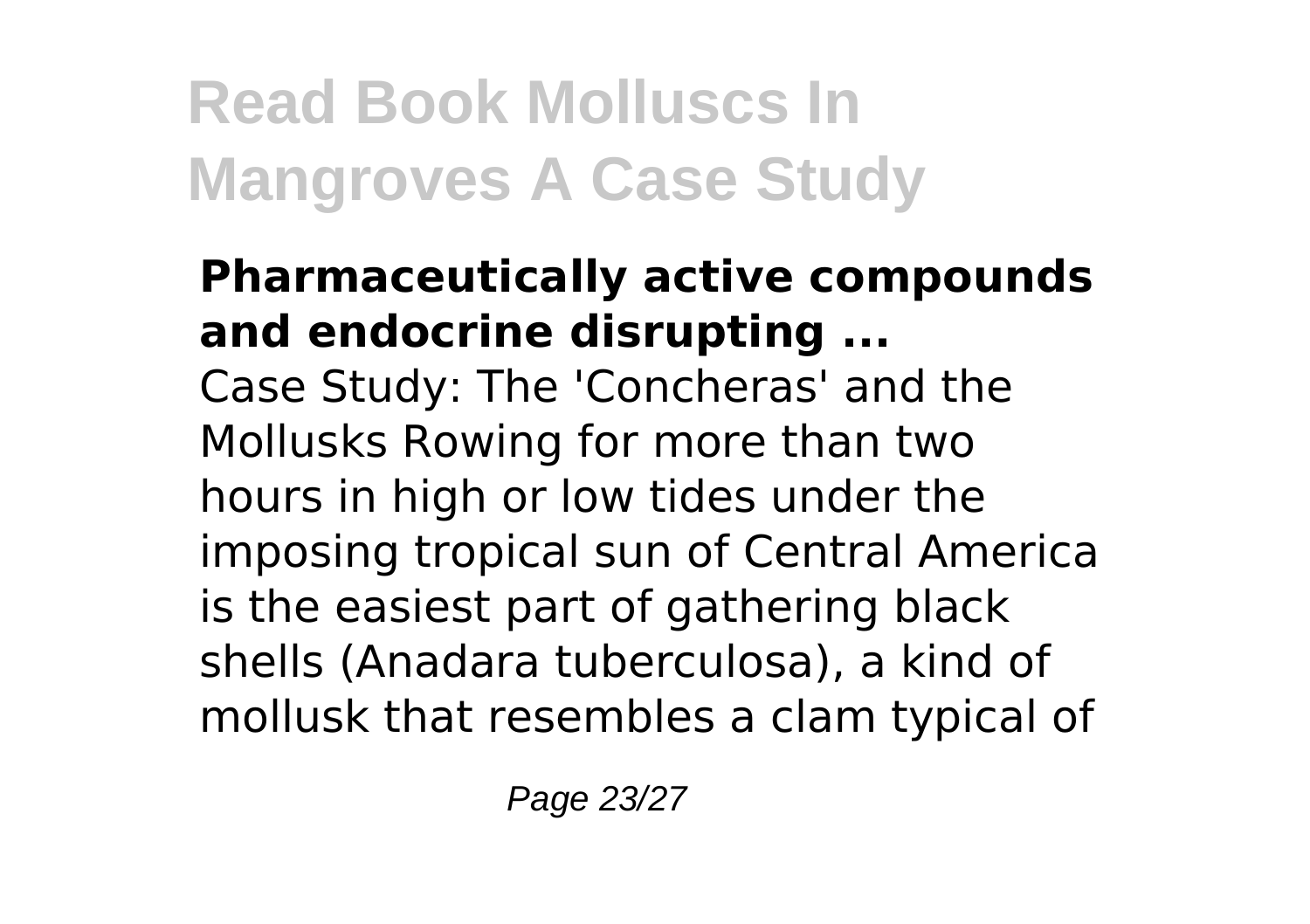mangroves.

### **Case Study: The 'Concheras' and the Mollusks**

Mangrove ecosystems are of great ecological and economic importance 1.They cover 15,000,000 ha 2. with high biomass and economic values 3.These forests, at the land-sea interface,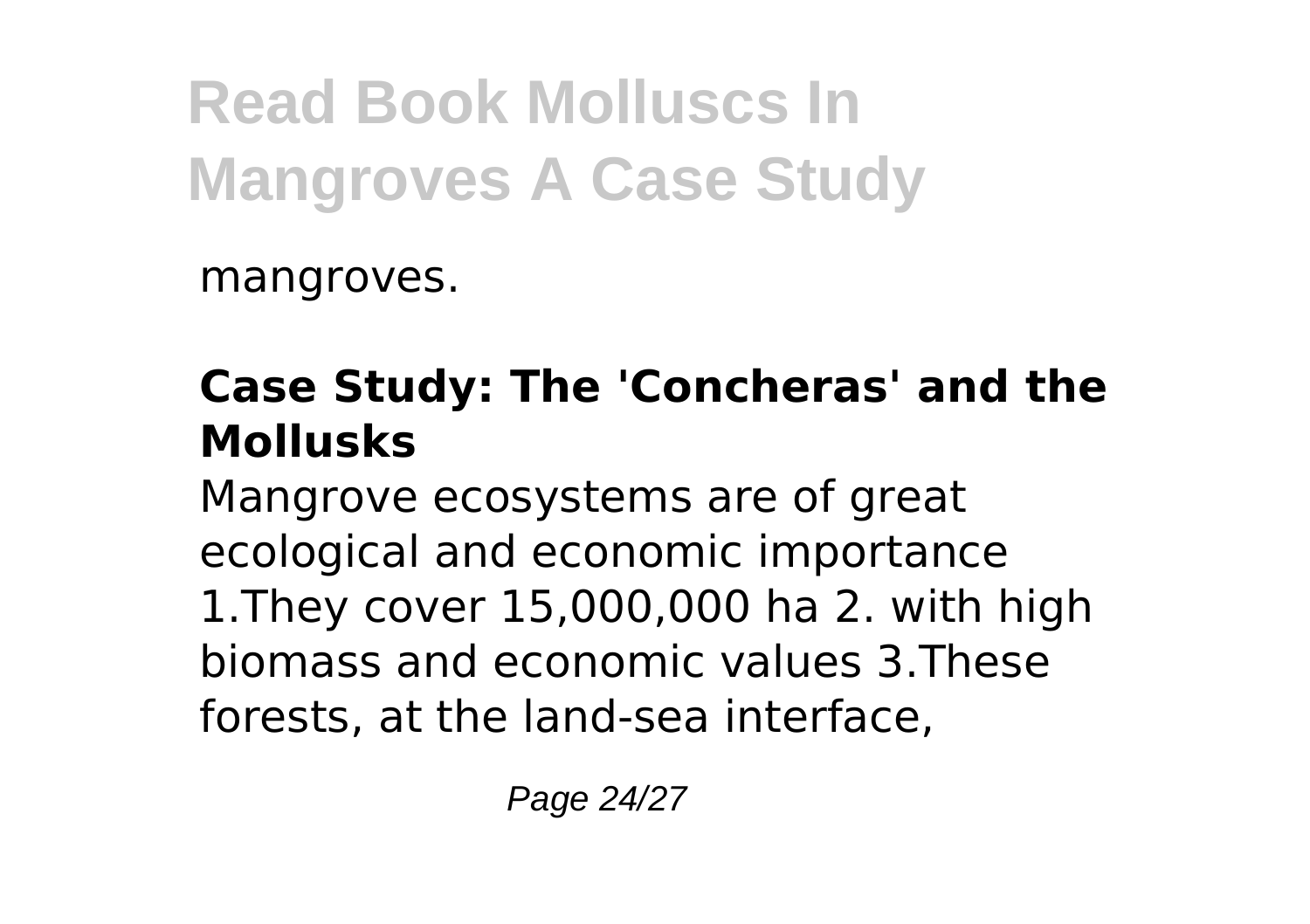provide food ...

#### **Impact of mangrove forests degradation on biodiversity and ...** The preservation of mangrove ecosystem requires knowledge on soil Morphology, Physical and Chemical Characteristics, for understanding the requirements for their sustainability and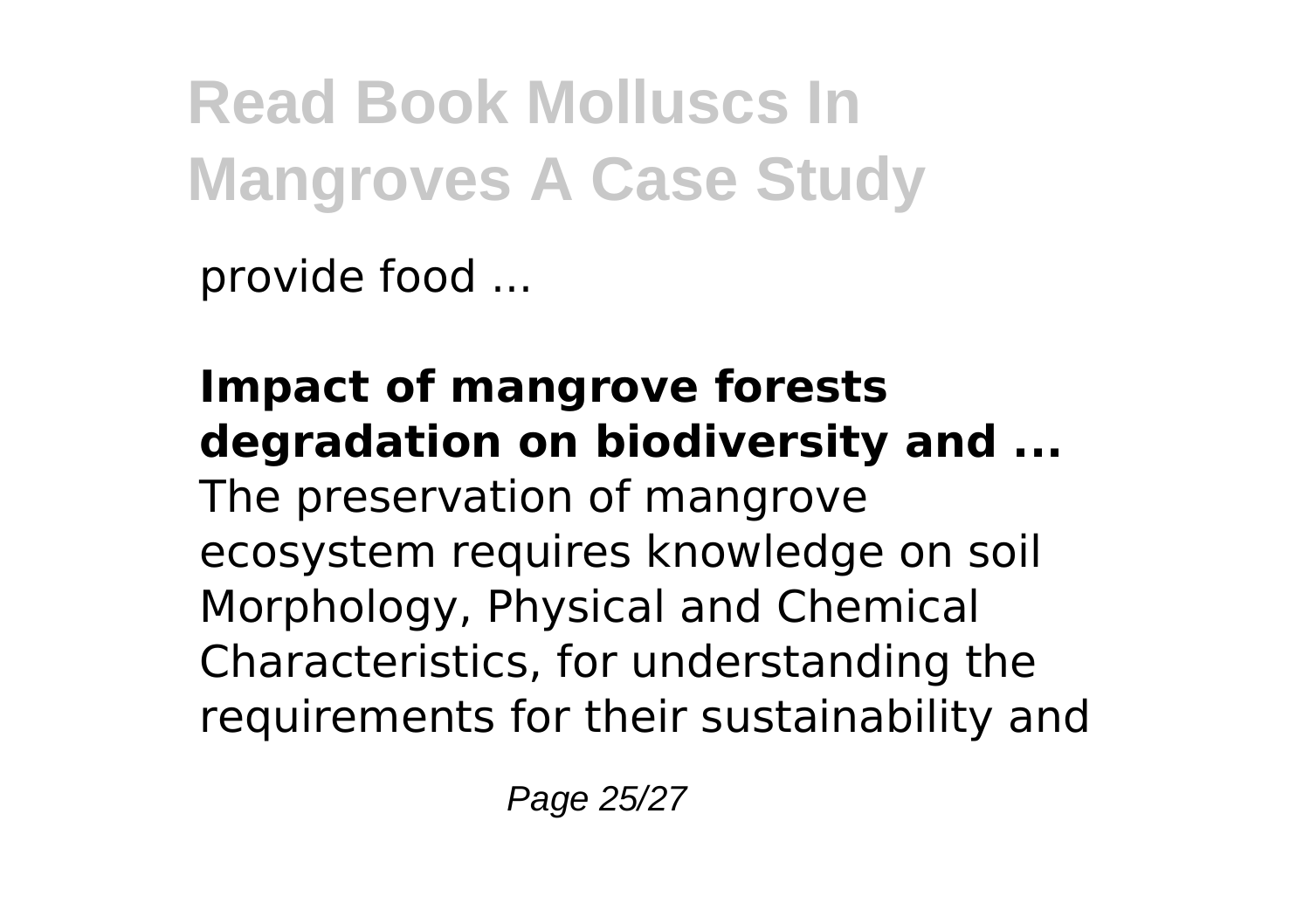preservation. Seven pedons of mangrove soil, five under fluvial and two under marine influence, located in the Subaé River basin were described and classified. Samples of horizons were collected for physical and ...